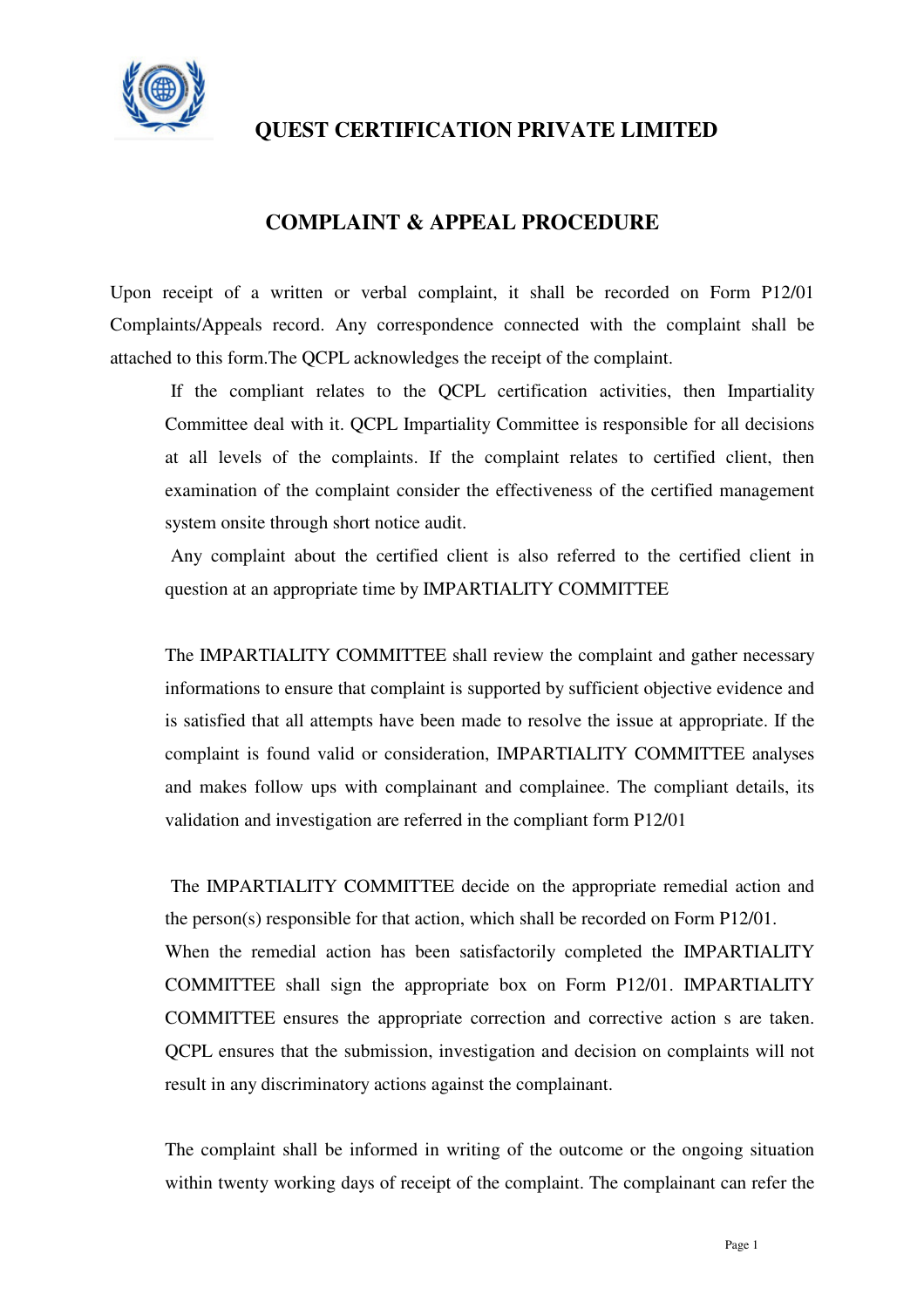

complaint to (Accreditation board) if he is not satisfied with the resolution of complaint .The aged complaints shall be referred to the accreditation board Generally all complaints shall be satisfactorily closed-out within twelve weeks of receipt.

 Wherever possible the IMPARTIALITY COMMITTEE provides the complainant with progress reports and the outcome.

 The decision is communicated to the complainant made by or reviewed and approved by individuals not previously involved in the subject of the complaint with the formal notice of the end of the complaint handling process.

The process is treated as per the requirements for confidentiality.

 The IMPARTIALITY COMMITTEE determines together with the client and complainant, whether and if so to what extent, the subject of the complaint and its resolution is made public.

The complaint handling procedure shall be made available in our website.

The branch offices shall be emailed asking for a summary of complaints and appeals.

### **COMPLAINTS AGAINST CERTIFICATED ORGANISATION/SITES**

The audit team during any audits shall review the organisation/sites complaints register for compliance to requirements as;

- i) Complaints represent a source of information as to possible non-conformity. On receipt of a complaint the organisation should establish and where appropriate report on the cause of the nonconformity, including any predetermining (or predisposing) factors within the management system. The complainant can refer the complaint to (Accreditation board)if he is not satisfied with the resolution of complaint .
- ii) Such investigation enables the planning of corrective action, which should include measures for: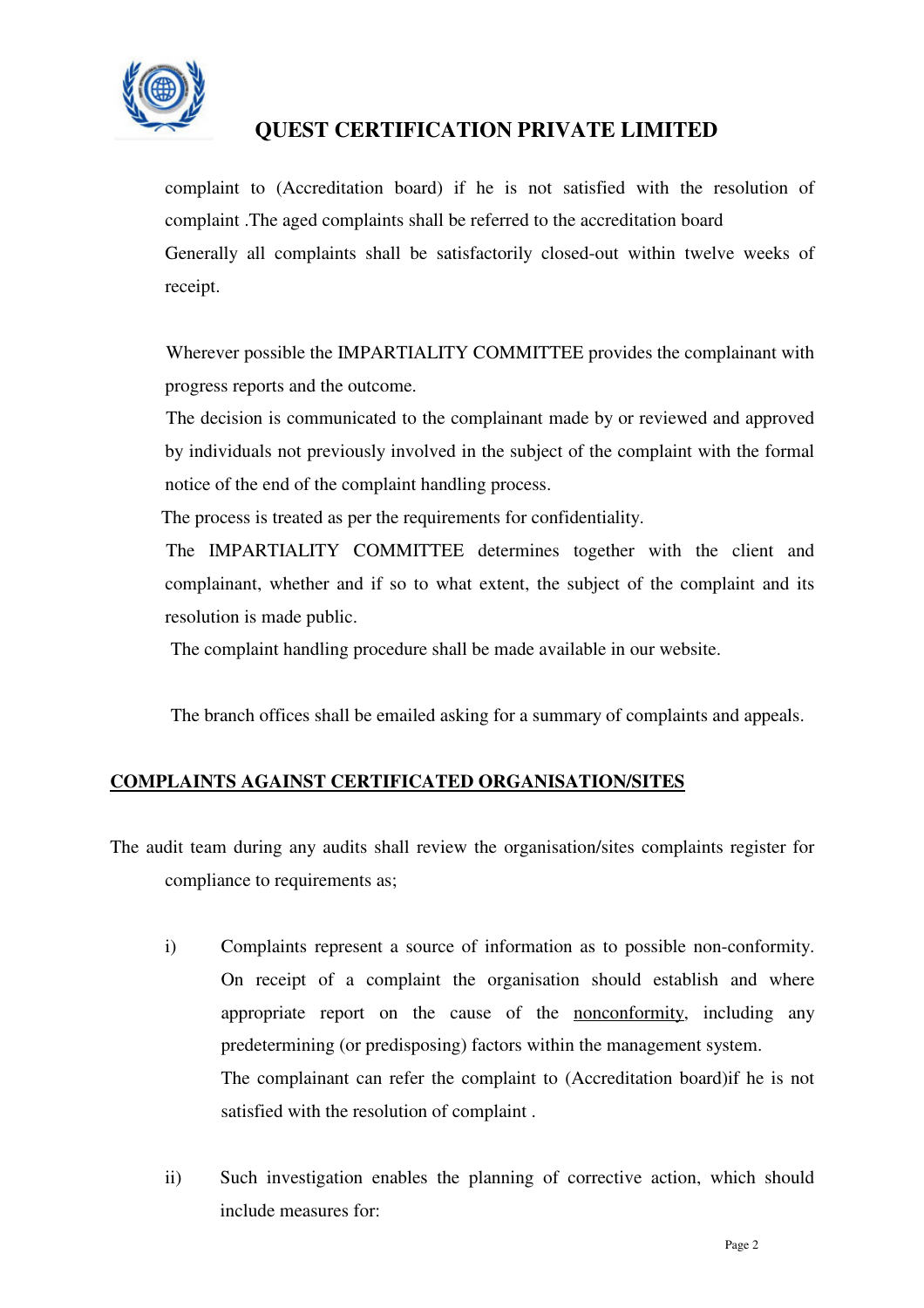

- notification of clients, public or appropriate authorities if required by regulation.
- restoring conformity as quickly as practicable
- preventing recurrence; evaluating and mitigating any adverse environmental effects.
- ensuring satisfactory interaction with other components of the management system such as occupational health and safety, and quality; assessing the effectiveness of the above measures.

The implementation of the corrective action should not be deemed to have been completed until the effectiveness of all the above has been demonstrated and the necessary changes made in the procedures, documentation and records.

iii) Auditors should check that, where any such non-conformity or failure to meet the environmental policy is revealed, the organisation has investigated its own systems and procedures and taken appropriate corrective action. Any non-compliance shall incur a CAR.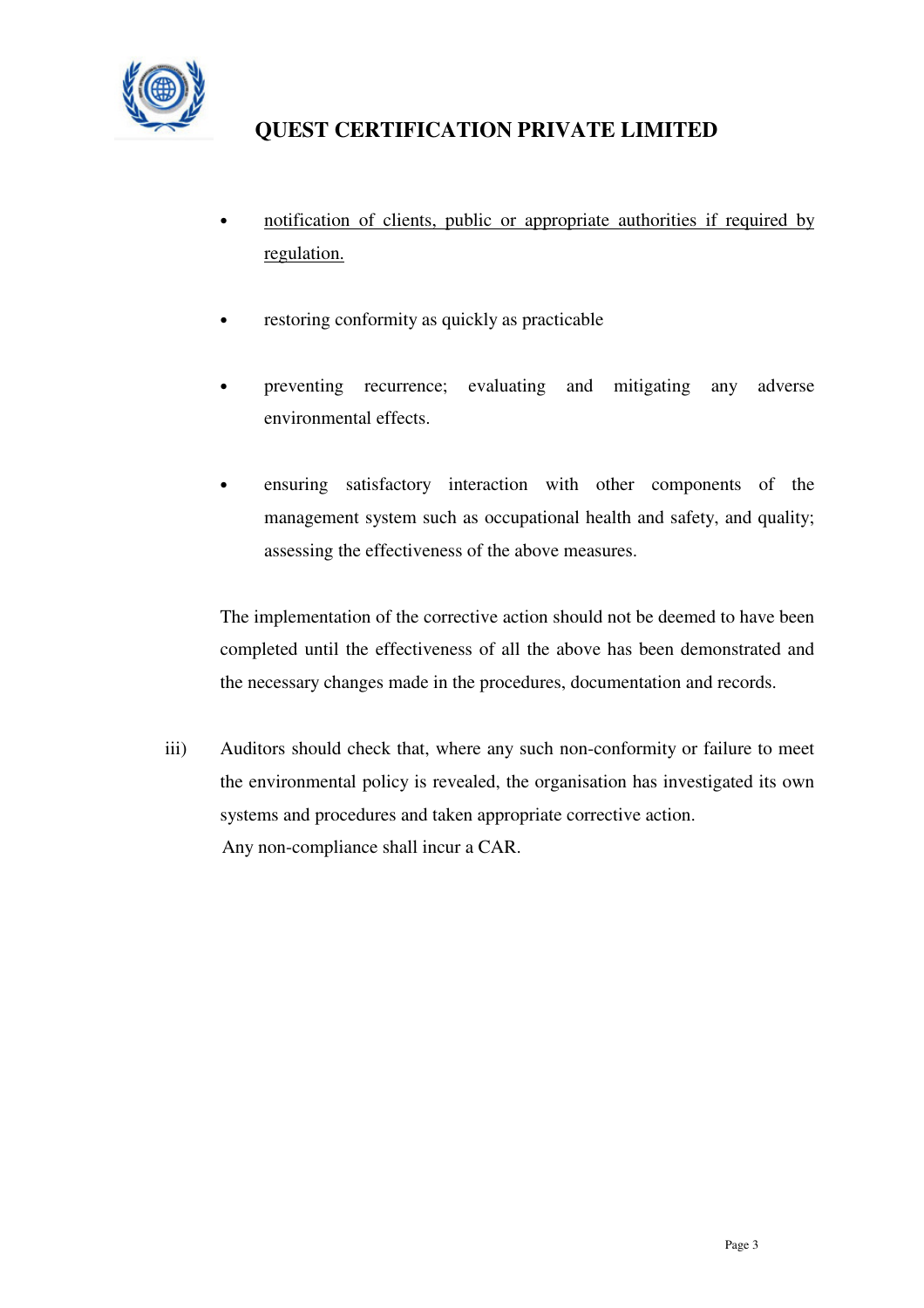

#### **APPEALS PROCEDURE:**

 The auditee has the right of complaint against recognised activities of the certification body and the right of appeal against any decision made under the certification conditions. The complaint shall be reviewed by QUEST CERTIFICATION (P) LTD Impartiality Committee. .

Records shall be kept of appeals.

 The QCPL Impartiality Committee ensures that all interested parties are made aware through appropriate means such as contract, meetings etc of the existence of the appeal and compliant procedure.

 The QCPL Impartiality Committee is responsible for all decisions at all levels of the appeals-handling process. The QCPL ensures that the persons engaged in the appealshandling process are different from those who carried out the audits and made the certification decisions. The appeals process is independent of the certification process.

 QCPL ensures that the Impartiality Committee responsible for appeal process are not previously involved in the subject of the appeal.

 The QCPL Impartiality Committee ensures that the submission, investigations and decision on appeals don't result in any discriminatory actions against appellant.

 In the event of a Customer (organisation/site) appealing against any decision made by the certification body, they shall be asked by letter to give written notice of their appeal.

 Receipt of the written or verbal appeal shall be recorded on Form P12/01 Appeals register.

- The details of the appeal made, its validation and investigation are referred in the appeal register
- The actions taken are recorded on the appeal register. QCPL is responsible for gathering and verifying all necessary information to validate the appeal
- The Impartiality Committeeensures the appropriate correction and corrective action s are taken.